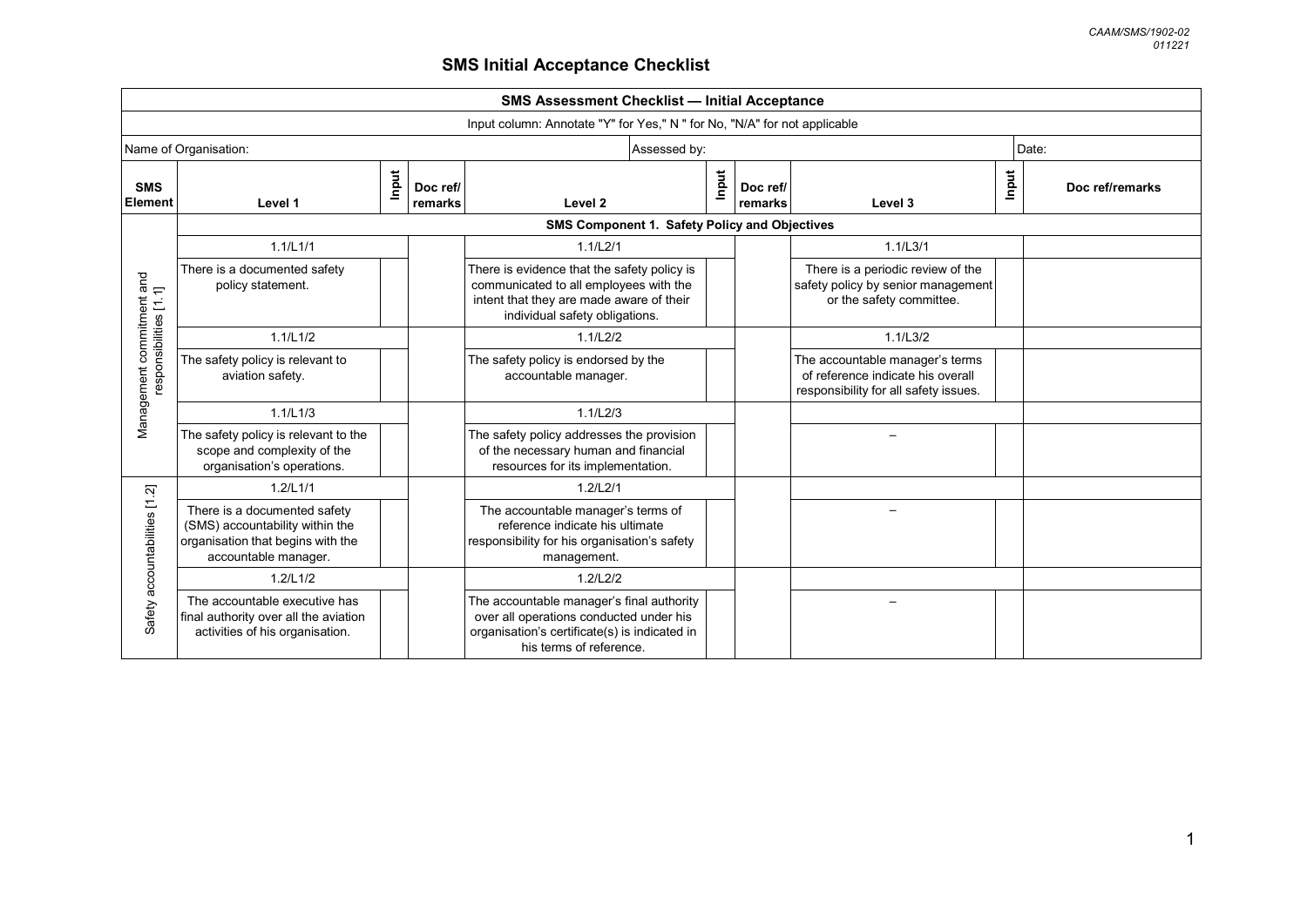| <b>SMS</b><br><b>Element</b>                 | Level 1                                                                                                                                                       | Input | Doc ref/<br>remarks | Level 2                                                                                                                                                                    | Input | Doc ref/<br>remarks | Level 3                                                                                                                                                                             | Input | Doc ref/remarks |
|----------------------------------------------|---------------------------------------------------------------------------------------------------------------------------------------------------------------|-------|---------------------|----------------------------------------------------------------------------------------------------------------------------------------------------------------------------|-------|---------------------|-------------------------------------------------------------------------------------------------------------------------------------------------------------------------------------|-------|-----------------|
| ក្                                           | 1.2/L1/3                                                                                                                                                      |       |                     | 1.2/L2/3                                                                                                                                                                   |       |                     | 1.2/L3/1                                                                                                                                                                            |       |                 |
| Safety accountabilities [1                   | There is a safety committee (or<br>equivalent mechanism) that<br>reviews the SMS and its safety<br>performance.                                               |       |                     | For a large organisation, there are<br>departmental or section safety action<br>groups that work in conjunction with the<br>safety committee.                              |       |                     | The safety committee is chaired by<br>the accountable manager or (for<br>very large organisations) by an<br>appropriately assigned deputy, duly<br>substantiated in the SMS manual. |       |                 |
|                                              | 1.2/L1/4                                                                                                                                                      |       |                     | 1.2/L2/4                                                                                                                                                                   |       |                     | 1.2/L3/2                                                                                                                                                                            |       |                 |
|                                              | The safety committee includes<br>relevant operational or<br>departmental heads as applicable.                                                                 |       |                     | There is an appointed safety (SMS)<br>coordinator within the safety action group.                                                                                          |       |                     | The safety action groups are<br>chaired by the departmental or<br>section head where applicable.                                                                                    |       |                 |
|                                              | 1.3/L1/1                                                                                                                                                      |       |                     | 1.3/L2/1                                                                                                                                                                   |       |                     | 1.3/L3/1                                                                                                                                                                            |       |                 |
| Appointment of key safety<br>personnel [1.3] | There is a manager who performs<br>the role of administering the SMS.                                                                                         |       |                     | The manager responsible for<br>administering the SMS does not hold other<br>responsibilities that may conflict or impair<br>his role as SMS manager.                       |       |                     | The SMS manager has direct<br>access or reporting to the<br>accountable manager concerning<br>the implementation and operation of<br>the SMS.                                       |       |                 |
|                                              | 1.3/L1/2                                                                                                                                                      |       |                     |                                                                                                                                                                            |       |                     | 1.3/L3/2                                                                                                                                                                            |       |                 |
|                                              | The manager performing the SMS<br>role has relevant SMS functions<br>included in his terms of reference.                                                      |       |                     |                                                                                                                                                                            |       |                     | The SMS manager is a senior<br>management position not lower<br>than or subservient to other<br>operational or production positions.                                                |       |                 |
|                                              | 1.4/L1/1                                                                                                                                                      |       |                     | 1.4/L2/1                                                                                                                                                                   |       |                     | 1.4/L3/1                                                                                                                                                                            |       |                 |
| planning [1.4]                               | There is a documented ERP or<br>equivalent operational contingency<br>procedure.                                                                              |       |                     | The ERP includes procedures for the<br>continuing safe production, delivery or<br>support of aviation products or services<br>during such emergencies or<br>contingencies. |       |                     | The ERP addresses relevant<br>integration with external customer<br>or subcontractor organisations<br>where applicable.                                                             |       |                 |
|                                              | 1.4/L1/2                                                                                                                                                      |       |                     | 1.4/L2/2                                                                                                                                                                   |       |                     | 1.4/L3/2                                                                                                                                                                            |       |                 |
| Emergency response                           | The ERP is appropriate to the size,<br>nature and complexity of the<br>organisation.                                                                          |       |                     | There is a plan for drills or exercises with<br>respect to the ERP.                                                                                                        |       |                     | There is a procedure for periodic<br>review of the ERP to ensure its<br>continuing relevance and<br>effectiveness.                                                                  |       |                 |
|                                              | 1.4/L1/3                                                                                                                                                      |       |                     | 1.4/L2/3                                                                                                                                                                   |       |                     |                                                                                                                                                                                     |       |                 |
|                                              | The emergency plan addresses<br>possible or likely emergency/crisis<br>scenarios relating to the<br>organisation's aviation product or<br>service deliveries. |       |                     | ERP drills or exercises are carried out<br>according to plan and the result of drills<br>carried out are documented.                                                       |       |                     |                                                                                                                                                                                     |       |                 |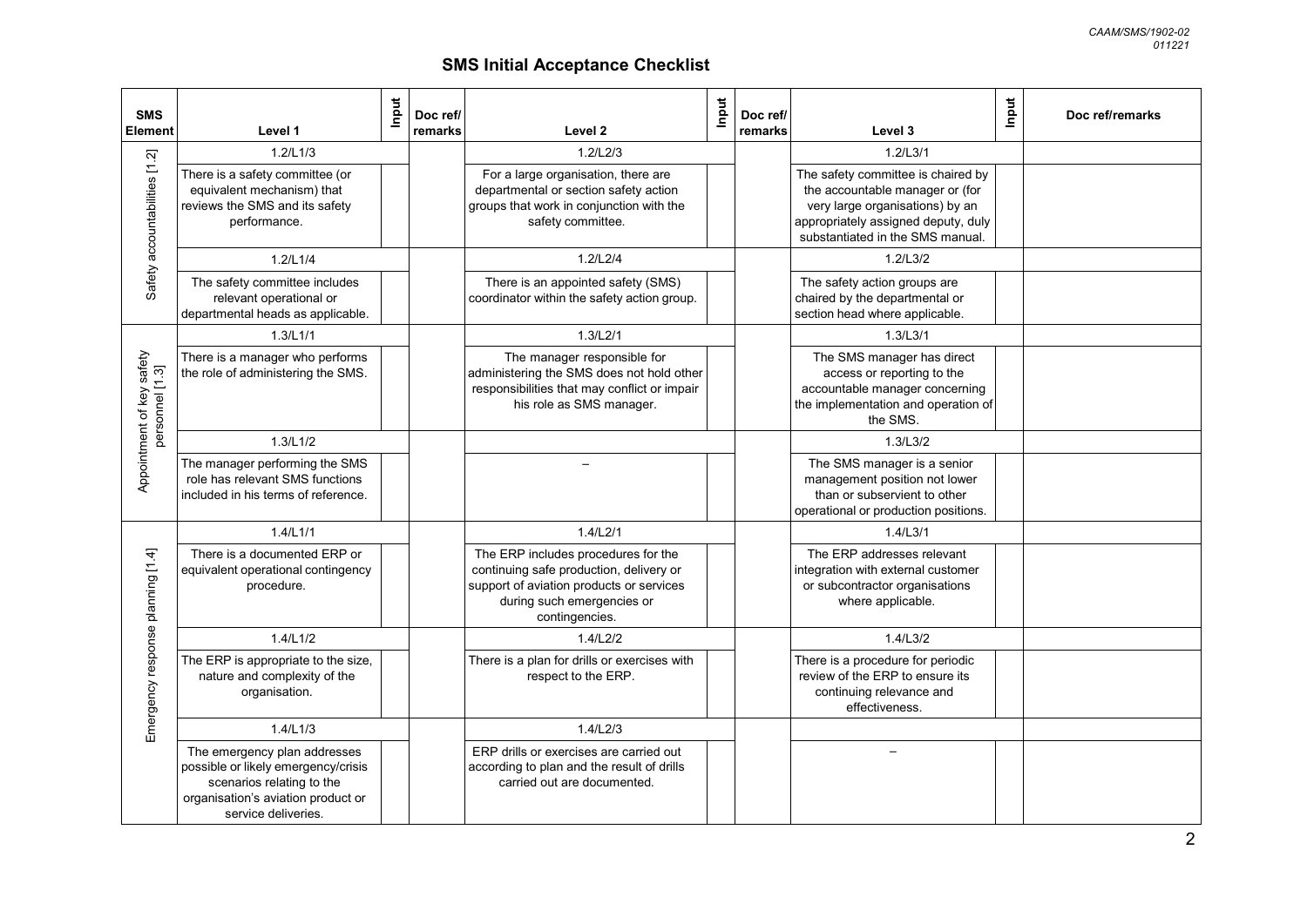| <b>SMS</b><br>Element   | Level 1                                                                                                                                   | Input | Doc ref/<br>remarks | Input<br>Level 2                                                                                                                                             | Doc ref/<br>remarks | Level 3                                                                                                                                                                    | Input<br>Doc ref/remarks |
|-------------------------|-------------------------------------------------------------------------------------------------------------------------------------------|-------|---------------------|--------------------------------------------------------------------------------------------------------------------------------------------------------------|---------------------|----------------------------------------------------------------------------------------------------------------------------------------------------------------------------|--------------------------|
|                         | 1.5/L1/1                                                                                                                                  |       |                     | 1.5/L2/1                                                                                                                                                     |                     | 1.5/L3/1                                                                                                                                                                   |                          |
|                         | There is an SMS document or<br>exposition which is approved by the<br>accountable manager and<br>accepted by the CAA.                     |       |                     | The SMS document is accepted or<br>endorsed by the organisation's national<br>aviation authority.                                                            |                     | The SMS procedures reflect<br>appropriate integration with other<br>relevant management systems<br>within the organisation, such as<br>QMS, OSHE, security, as applicable. |                          |
|                         | 1.5/L1/2                                                                                                                                  |       |                     | 1.5/L2/2                                                                                                                                                     |                     | 1.5/L3/2                                                                                                                                                                   |                          |
|                         | The SMS document provides an<br>overview or exposition of the<br>organisation's SMS framework and<br>elements.                            |       |                     | The SMS document's exposition of each<br>SMS element includes cross-references to<br>supporting or related procedures, manuals<br>or systems as appropriate. |                     | The SMS procedures reflect<br>relevant coordination or integration<br>with external customer or<br>subcontractor organisations where<br>applicable.                        |                          |
|                         | 1.5/L1/3                                                                                                                                  |       |                     | 1.5/L2/3                                                                                                                                                     |                     | 1.5/L3/3                                                                                                                                                                   |                          |
| SMS documentation [1.5] | The SMS document is a stand-<br>alone controlled document or a<br>distinct part/section of an existing<br>CAA endorsed/accepted document. |       |                     | Records are maintained pertaining to<br>safety committee/SAG meeting (or<br>equivalent) minutes.                                                             |                     | There is a process to periodically<br>review the SMS exposition and<br>supporting documentation to ensure<br>their continuing relevance.                                   |                          |
|                         | 1.5/L1/4                                                                                                                                  |       |                     | 1.5/L2/4                                                                                                                                                     |                     |                                                                                                                                                                            |                          |
|                         | All components and elements of<br>SMS regulatory requirements are<br>addressed in the SMS document.                                       |       |                     | Records pertaining to periodic review of<br>existing safety/risk assessments or special<br>review in conjunction with relevant<br>changes are available.     |                     |                                                                                                                                                                            |                          |
|                         | 1.5/L1/5                                                                                                                                  |       |                     |                                                                                                                                                              |                     |                                                                                                                                                                            |                          |
|                         | Records are maintained pertaining<br>to safety risk assessments<br>performed.                                                             |       |                     |                                                                                                                                                              |                     |                                                                                                                                                                            |                          |
|                         | 1.5/L1/6                                                                                                                                  |       |                     |                                                                                                                                                              |                     |                                                                                                                                                                            |                          |
|                         | Records pertaining to identified or<br>reported hazards/threats are<br>maintained.                                                        |       |                     |                                                                                                                                                              |                     |                                                                                                                                                                            |                          |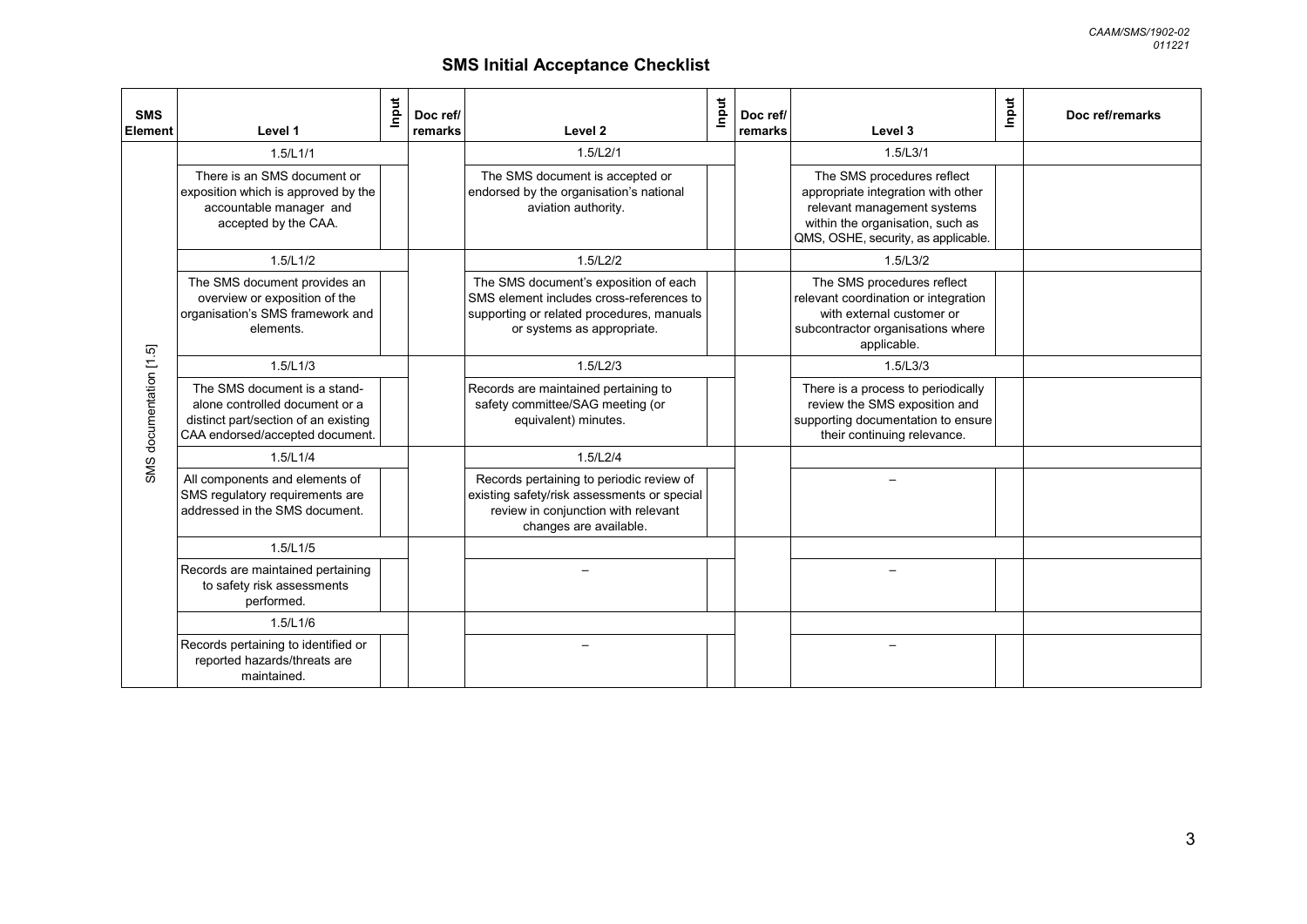| <b>SMS</b><br><b>Element</b>                | Level 1                                                                                                                                                                                | Input | Doc ref/<br>remarks | Level 2                                                                                                                                                                             | Input | Doc ref/<br>remarks | Level 3                                                                                                                                                             | Input<br>Doc ref/remarks |  |  |
|---------------------------------------------|----------------------------------------------------------------------------------------------------------------------------------------------------------------------------------------|-------|---------------------|-------------------------------------------------------------------------------------------------------------------------------------------------------------------------------------|-------|---------------------|---------------------------------------------------------------------------------------------------------------------------------------------------------------------|--------------------------|--|--|
|                                             | SMS Component 2. Safety Risk Management                                                                                                                                                |       |                     |                                                                                                                                                                                     |       |                     |                                                                                                                                                                     |                          |  |  |
|                                             | 2.1/L1/1                                                                                                                                                                               |       |                     | 2.1/L2/1                                                                                                                                                                            |       |                     | 2.1/L3/1                                                                                                                                                            |                          |  |  |
| Hazard identification [2.1]                 | There is a procedure for voluntary<br>hazards/threats reporting by all<br>employees.                                                                                                   |       |                     | In the hazard identification system, there is<br>a clear definition of and distinction<br>between hazards and consequences.                                                         |       |                     | There is a procedure to identify<br>hazards/threats from internal<br>incident/accident investigation<br>reports for follow-up risk mitigation<br>where appropriate. |                          |  |  |
|                                             | 2.1/L1/2                                                                                                                                                                               |       |                     | 2.1/L2/2                                                                                                                                                                            |       |                     | 2.1/L3/2                                                                                                                                                            |                          |  |  |
|                                             | There is a procedure for<br>incident/accident reporting by<br>operational or production<br>personnel.                                                                                  |       |                     | The hazard reporting system is<br>confidential and has provisions to protect<br>the reporter's identity.                                                                            |       |                     | There is a procedure to review<br>hazards/threats from relevant<br>industry service or incident/accident<br>reports for risk mitigation where<br>applicable.        |                          |  |  |
|                                             | 2.1/L1/3                                                                                                                                                                               |       |                     | 2.1/L2/3                                                                                                                                                                            |       |                     | 2.1/L3/3                                                                                                                                                            |                          |  |  |
|                                             | There is a procedure for<br>investigation of incident/accidents<br>relating to quality or safety.                                                                                      |       |                     | The organisation's internal investigation<br>and disciplinary procedures distinguish<br>between premeditated and deliberate<br>violations and unintentional errors and<br>mistakes. |       |                     | There is a procedure for periodic<br>review of existing risk analysis<br>records.                                                                                   |                          |  |  |
|                                             | 2.2/L1/1                                                                                                                                                                               |       |                     | 2.2/L2/1                                                                                                                                                                            |       |                     |                                                                                                                                                                     |                          |  |  |
|                                             | There is a documented HIRM<br>procedure involving the use of<br>objective risk analysis tools.                                                                                         |       |                     | Risk assessment reports are approved by<br>departmental managers or at a higher<br>level where appropriate.                                                                         |       |                     |                                                                                                                                                                     |                          |  |  |
|                                             | 2.2/L1/2                                                                                                                                                                               |       |                     | 2.2/L2/2                                                                                                                                                                            |       |                     |                                                                                                                                                                     |                          |  |  |
| Safety risk assessment and mitigation [2.2] | There is a procedure for<br>identification of operations,<br>processes, facilities and equipment<br>which are deemed (by the<br>organisation) as relevant for HIRM.                    |       |                     | Recommended mitigation actions which<br>require senior management decision or<br>approval are accounted for and<br>documented.                                                      |       |                     |                                                                                                                                                                     |                          |  |  |
|                                             | 2.2/L1/3                                                                                                                                                                               |       |                     | 2.2/L2/3                                                                                                                                                                            |       |                     | 2.2/L3/1                                                                                                                                                            |                          |  |  |
|                                             | There is a programme for<br>progressive HIRA performance of<br>all aviation safety-related<br>operations, processes, facilities and<br>equipment as identified by the<br>organisation. |       |                     | There is a procedure to prioritize HIRA<br>performance for operations, processes,<br>facilities and equipment with identified or<br>known safety-critical hazards/risks.            |       |                     | There is evidence of progressive<br>compliance and maintenance of the<br>organisation's HIRA performance<br>programme.                                              |                          |  |  |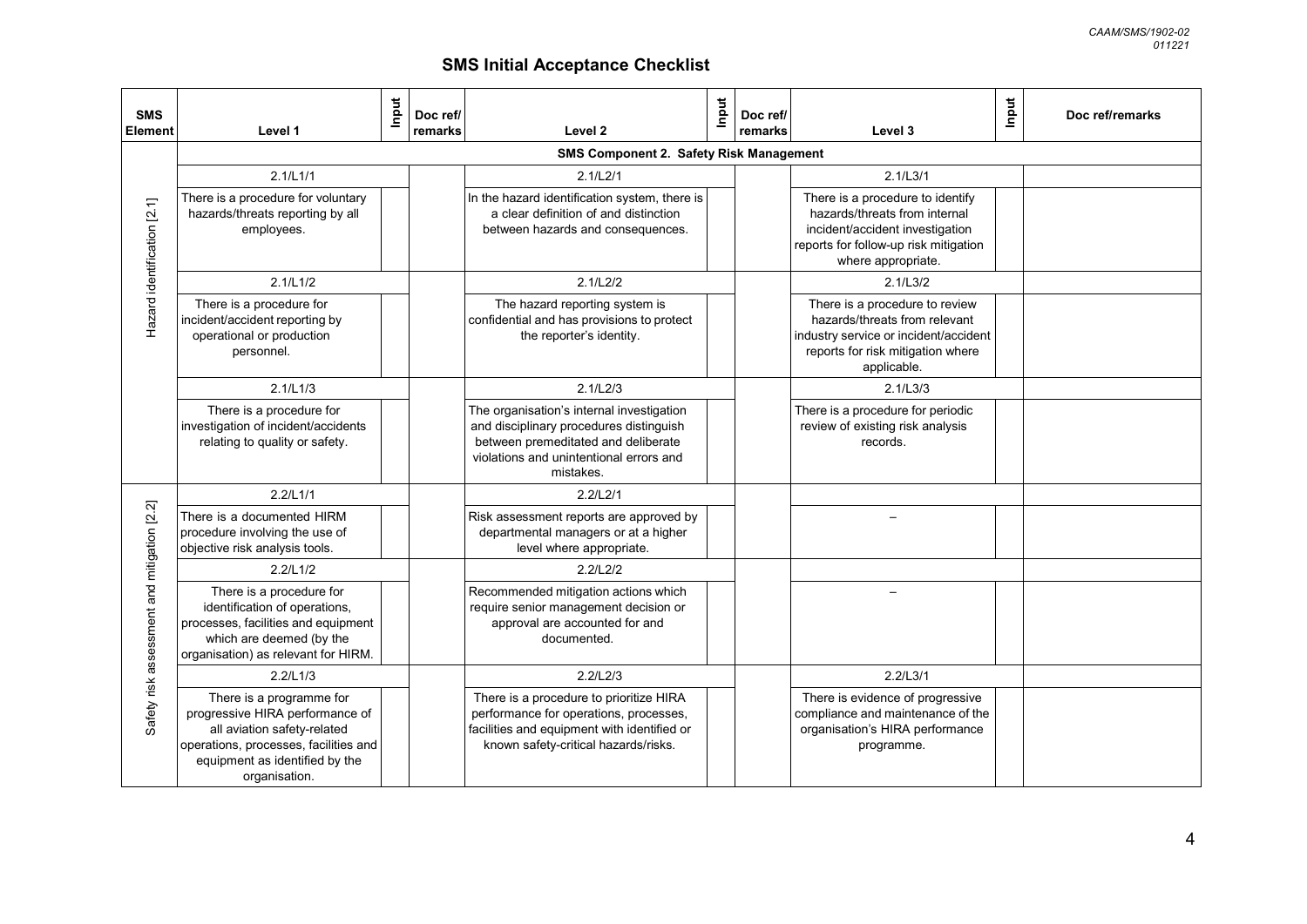*CAAM/SMS/1902-02 011221*

| <b>SMS</b><br><b>Element</b>                       | Level 1                                                                                                                                                                                                               | Input | Doc ref/<br>remarks | Level 2                                                                                                                                          | Input | Doc ref/<br>remarks | Input<br>Level 3                                                                                                                                                                                                                                                                         | Doc ref/remarks |
|----------------------------------------------------|-----------------------------------------------------------------------------------------------------------------------------------------------------------------------------------------------------------------------|-------|---------------------|--------------------------------------------------------------------------------------------------------------------------------------------------|-------|---------------------|------------------------------------------------------------------------------------------------------------------------------------------------------------------------------------------------------------------------------------------------------------------------------------------|-----------------|
|                                                    |                                                                                                                                                                                                                       |       |                     | SMS Component 3. Safety Assurance                                                                                                                |       |                     |                                                                                                                                                                                                                                                                                          |                 |
| and                                                | 3.1/L1/1                                                                                                                                                                                                              |       |                     | 3.1/L2/1                                                                                                                                         |       |                     | 3.1/L3/1                                                                                                                                                                                                                                                                                 |                 |
| Safety performance monitoring<br>measurement [3.1] | There are identified safety<br>performance indicators for<br>measuring and monitoring the<br>organisation's safety performance.                                                                                       |       |                     | There are lower-consequence safety<br>performance indicators (e.g. non-<br>compliance, deviation events).                                        |       |                     | There is a procedure for corrective<br>or follow-up action to be taken<br>when targets are not achieved<br>and/or alert levels are breached.                                                                                                                                             |                 |
|                                                    | 3.1/L1/2                                                                                                                                                                                                              |       |                     | 3.1/L2/2                                                                                                                                         |       |                     | 3.1/L3/2                                                                                                                                                                                                                                                                                 |                 |
|                                                    | There are high-consequence data-<br>based safety performance<br>indicators (e.g. accident and<br>serious incident rates).                                                                                             |       |                     | There are alert and/or target level settings<br>within the safety performance indicators<br>where appropriate.                                   |       |                     | Safety performance indicators are<br>reviewed by the safety committee<br>for trending, alert levels that have<br>been exceeded and target<br>achievement where applicable.                                                                                                               |                 |
|                                                    | 3.2/L1/1                                                                                                                                                                                                              |       |                     | 3.2/L2/1                                                                                                                                         |       |                     | 3.2/L3/1                                                                                                                                                                                                                                                                                 |                 |
| The management of change [3.2]                     | There is a procedure for review of<br>relevant existing aviation safety-<br>related facilities and equipment<br>(including HIRA records) whenever<br>there are pertinent changes to<br>those facilities or equipment. |       |                     | There is a procedure for review of new<br>aviation safety-related facilities and<br>equipment for hazards/risks before they<br>are commissioned. |       |                     | There is a procedure for review of<br>relevant existing facilities,<br>equipment, operations or processes<br>(including HIRM records) whenever<br>there are pertinent changes<br>external to the organisation such as<br>regulatory/industry standards, best<br>practices or technology. |                 |
|                                                    | 3.2/L1/2                                                                                                                                                                                                              |       |                     | 3.2/L2/2                                                                                                                                         |       |                     |                                                                                                                                                                                                                                                                                          |                 |
|                                                    | There is a procedure for review of<br>relevant existing aviation<br>operations and processes<br>(including HIRA records) whenever<br>there are pertinent changes to<br>those operations or processes.                 |       |                     | There is a procedure for review of new<br>aviation safety-related operations and<br>processes for hazards/risks before they<br>are commissioned. |       |                     |                                                                                                                                                                                                                                                                                          |                 |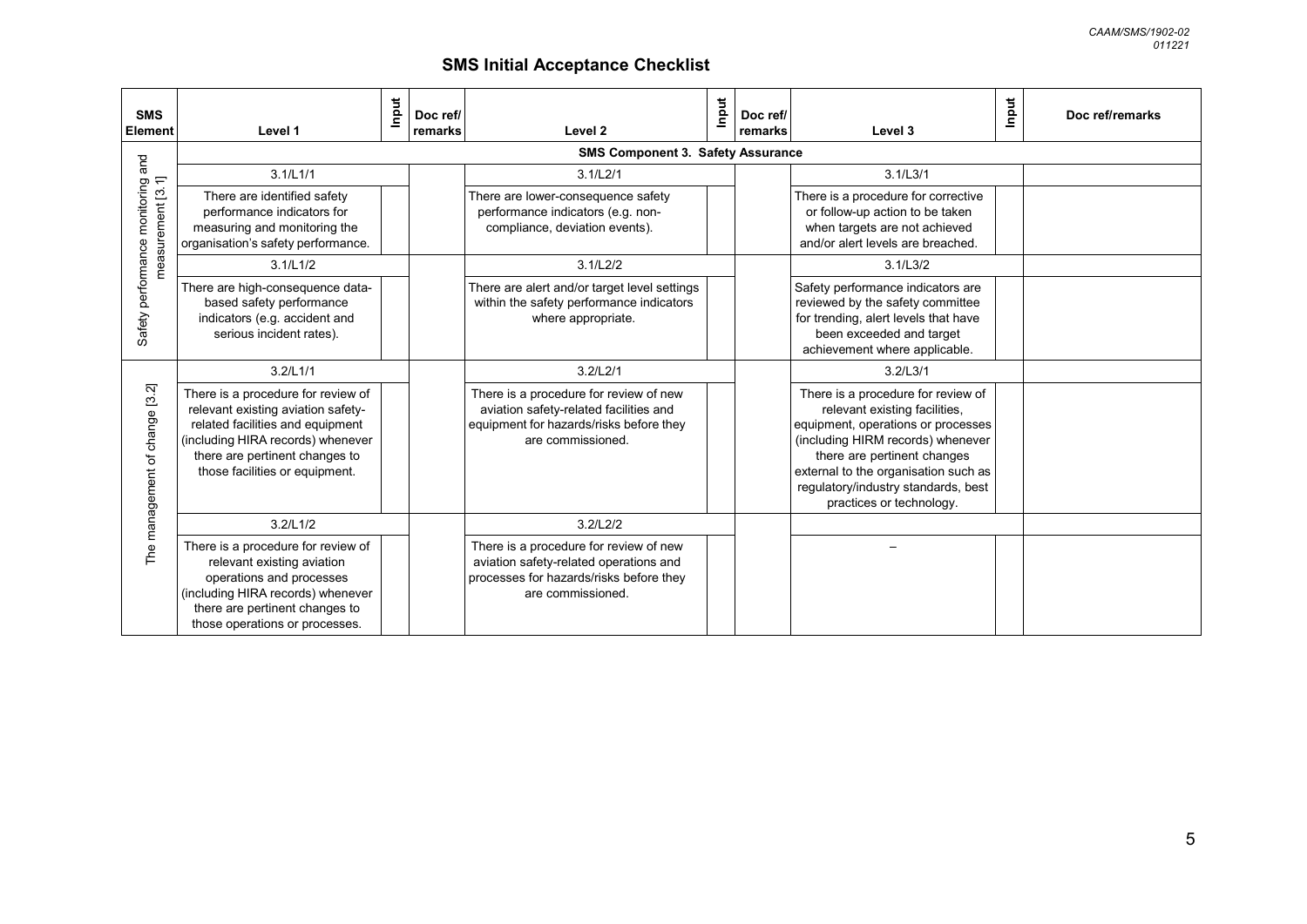| <b>SMS</b><br><b>Element</b>               | Input<br>Level 1                                                                                       | Doc ref/<br>Level <sub>2</sub><br>remarks                                                                                                  | Input | Doc ref/<br>remarks | Input<br>Level 3                                                                                                                                       | Doc ref/remarks |
|--------------------------------------------|--------------------------------------------------------------------------------------------------------|--------------------------------------------------------------------------------------------------------------------------------------------|-------|---------------------|--------------------------------------------------------------------------------------------------------------------------------------------------------|-----------------|
|                                            | 3.3/L1/1                                                                                               | 3.3/L2/1                                                                                                                                   |       |                     | 3.3/L3/1                                                                                                                                               |                 |
|                                            | There is a procedure for periodic<br>internal audit/assessment of the<br>SMS.                          | There is a follow-up procedure to address<br>audit corrective actions.                                                                     |       |                     | SMS audit/assessment has been<br>carried out according to plan.                                                                                        |                 |
|                                            | 3.3/L1/2                                                                                               | 3.3/L2/2                                                                                                                                   |       |                     | 3.3/L3/2                                                                                                                                               |                 |
| Continuous improvement<br>of the SMS [3.3] | There is a current internal SMS<br>audit/assessment plan.                                              |                                                                                                                                            |       |                     | There is a process for SMS<br>audit/assessment reports to be<br>submitted or highlighted for the<br>accountable manager's attention<br>when necessary. |                 |
|                                            | 3.3/L1/3                                                                                               | 3.3/L2/3                                                                                                                                   |       |                     | 3.3/L3/3                                                                                                                                               |                 |
|                                            | There is a documented internal<br>SMS audit/assessment procedure.                                      | The SMS audit plan includes the sampling<br>of completed safety assessments.                                                               |       |                     | The SMS audit plan covers the<br>SMS roles/inputs of contractors<br>where applicable.                                                                  |                 |
|                                            |                                                                                                        | <b>SMS Component 4. Safety Promotion</b>                                                                                                   |       |                     |                                                                                                                                                        |                 |
|                                            | 4.1/L1/1                                                                                               | 4.1/L2/1                                                                                                                                   |       |                     | 4.1/L3/1                                                                                                                                               |                 |
|                                            | There is a documented SMS<br>training/familiarization policy for<br>personnel.                         | Personnel involved in conducting risk<br>evaluation are provided with appropriate<br>risk management training or<br>familiarization.       |       |                     | There is evidence of organisation-<br>wide SMS education or awareness<br>efforts.                                                                      |                 |
|                                            | 4.1/L1/2                                                                                               | 4.1/L2/2                                                                                                                                   |       |                     | 4.1/L3/2                                                                                                                                               |                 |
| Training and communication<br>[4.1, 4.2]   | The manager responsible for SMS<br>administration has undergone an<br>appropriate SMS training course. | Personnel directly involved in the SMS<br>(safety committee/SAG members) have<br>undergone appropriate SMS training or<br>familiarization. |       |                     | There is evidence of a safety (SMS)<br>publication, circular or channel for<br>communicating safety and SMS<br>matters to employees.                   |                 |
|                                            | 4.1/L1/3                                                                                               |                                                                                                                                            |       |                     |                                                                                                                                                        |                 |
|                                            | The accountable manager has<br>undergone appropriate SMS<br>familiarization, briefing or training.     |                                                                                                                                            |       |                     |                                                                                                                                                        |                 |